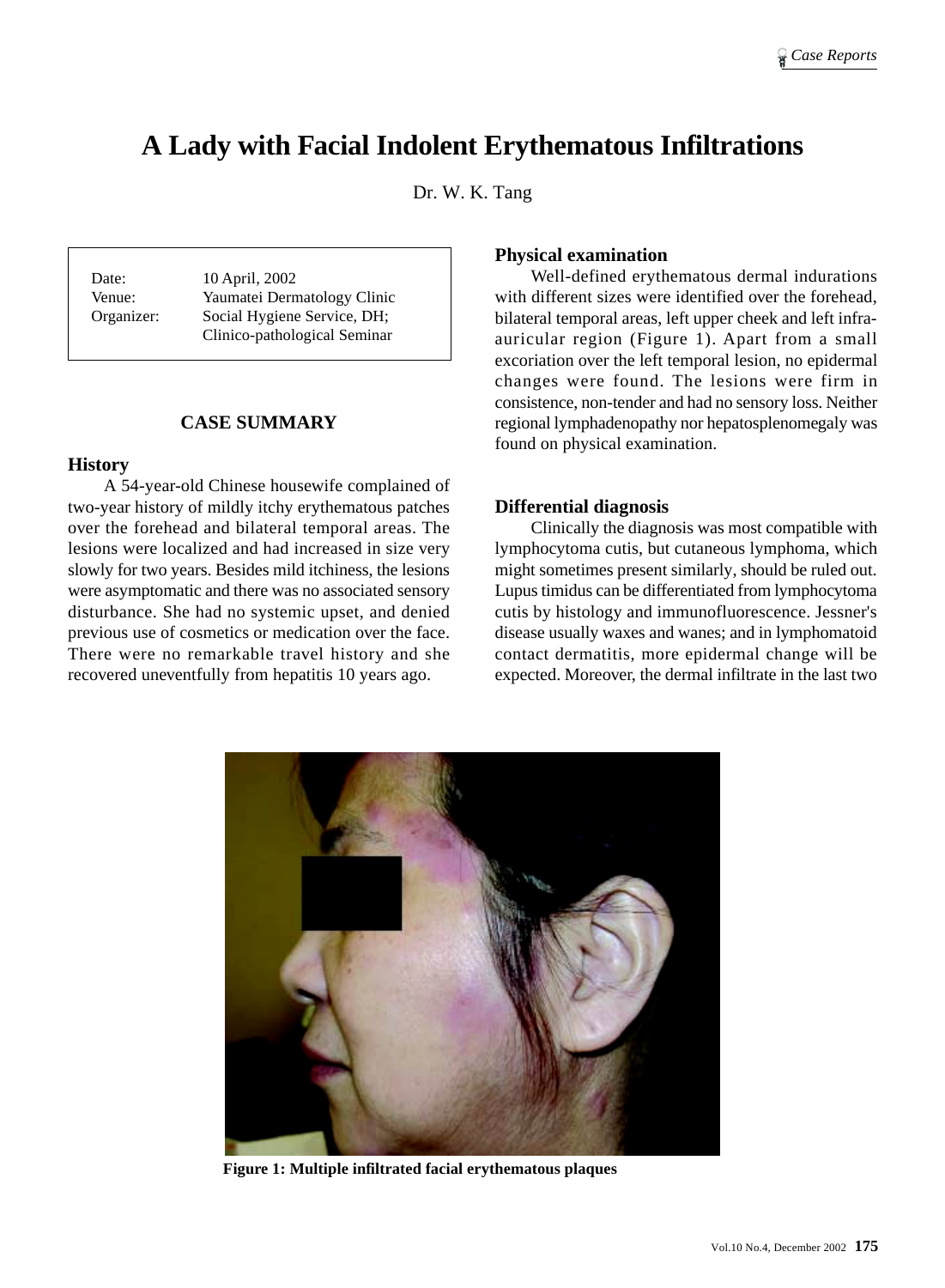conditions mainly consists of T-cells with no lymphoid follicle. Angiolymoid hyperplasia with eosinophilia is a disease of endothelial cell proliferation. Follicular mucinosis is usually accompanied by alopecia and dermal mucin. In this locality, lepromatous leprosy must be excluded.

## **Investigations**

Complete blood picture and blood biochemistry were normal, except a raised gamma GT level (65U/L, reference range: <35U/L). Anti-nuclear factor was normal and hepatitis B surface antigen and antibody were negative. A 4-mm punch skin biopsy was performed on the left temporal lesion, which showed moderately dense lymphocytic infiltrate centered around blood vessels and skin appendages. Lymphoid follicles with germinal centres were present. There was no destruction of skin appendages. A scattering of plasma cells, histiocytes and occasional giant cells were seen. A grenz zone was detected, and the epidermis was unremarkable.

## **Diagnosis**

The diagnosis was lymphocytoma cutis.

## **Treatment and progress**

She was treated with potent topical steroid. In a latter visit, the lesions were found to be less erythematous and slightly decreased in size. The itchy sensation had subsided.

# **REVIEW ON LYMPHOCYTOMA CUTIS**

## **Definition**

It is a benign infiltrative lymphocytic condition of the skin; some authors regard it as cutaneous B-cell pseudolymphoma (CBPL).1

## **Clinical features**

The disease can occur at any ages but most commonly below the age of forty and has a female predilection. There are two main types of presentations. The most common type presents as localized, asymptomatic solitary or few erythematous nodules or plaques favoring the face and extremities. Disseminated

involvement was usually found in older patients. The lesions enlarge very slowly. The patients are generally in good health without evidence of systemic involvement. Malignant transformation has been rarely reported.2-4

## **Aetiology**

The cause of lymphocytoma cutis is unknown in most instances. It has been reported to be associated with infections such as herpes zoster, Lyme disease, gold earrings,<sup>5</sup> trauma, acupuncture, tattoo, insect bite, medication and vaccination. It is believed to be a reactive hyperplasia of foci of pre-existing lymphoid elements to antigens. However, it has been suggested that chronic antigenic exposure may lead to abnormal immune response and result in malignant transformation.6

## **Differentiation from cutaneous lymphoma**

The utmost importance before diagnosing lymphocytoma cutis is to rule out cutaneous lymphoma. Clinically, both conditions can be quite similar, but malignant lymphoma tends to be larger and more widely distributed. In addition, extracutaneous sites involvement is more common in malignant lymphoma. In essence, lymphocytoma cutis is a benign and reactive process, thus polymorphous lymphocytes infiltration, normal looking lymphocytes and formation of germinal centres are useful supporting features. However, at times, differentiation from malignant lymphoma still cannot be readily made from ordinary H&E staining. In this situation, immunophenotypic assay and Southern blot analysis of immunoglobulin are needed (Table 1). When malignant lymphoma is suspected, CT scan and bone marrow aspiration/biopsy should be carried out to look for visceral involvement. Any suspicious lymph node should be biopsied.

## **Treatment**

There is no treatment of proven value for lymphocytoma cutis. Glucocorticoids (topical, intralesional & systemic),<sup>7</sup> penicillin, antimalarials, $\frac{8}{3}$  minocycline, cryotherapy<sup>9</sup> and radiotherapy<sup>10</sup> had been used.

## **Prognosis**

Lymphocytoma cutis usually runs a protracted benign course. Local or distant recurrence can occur following any form of treatment. Since malignant B-